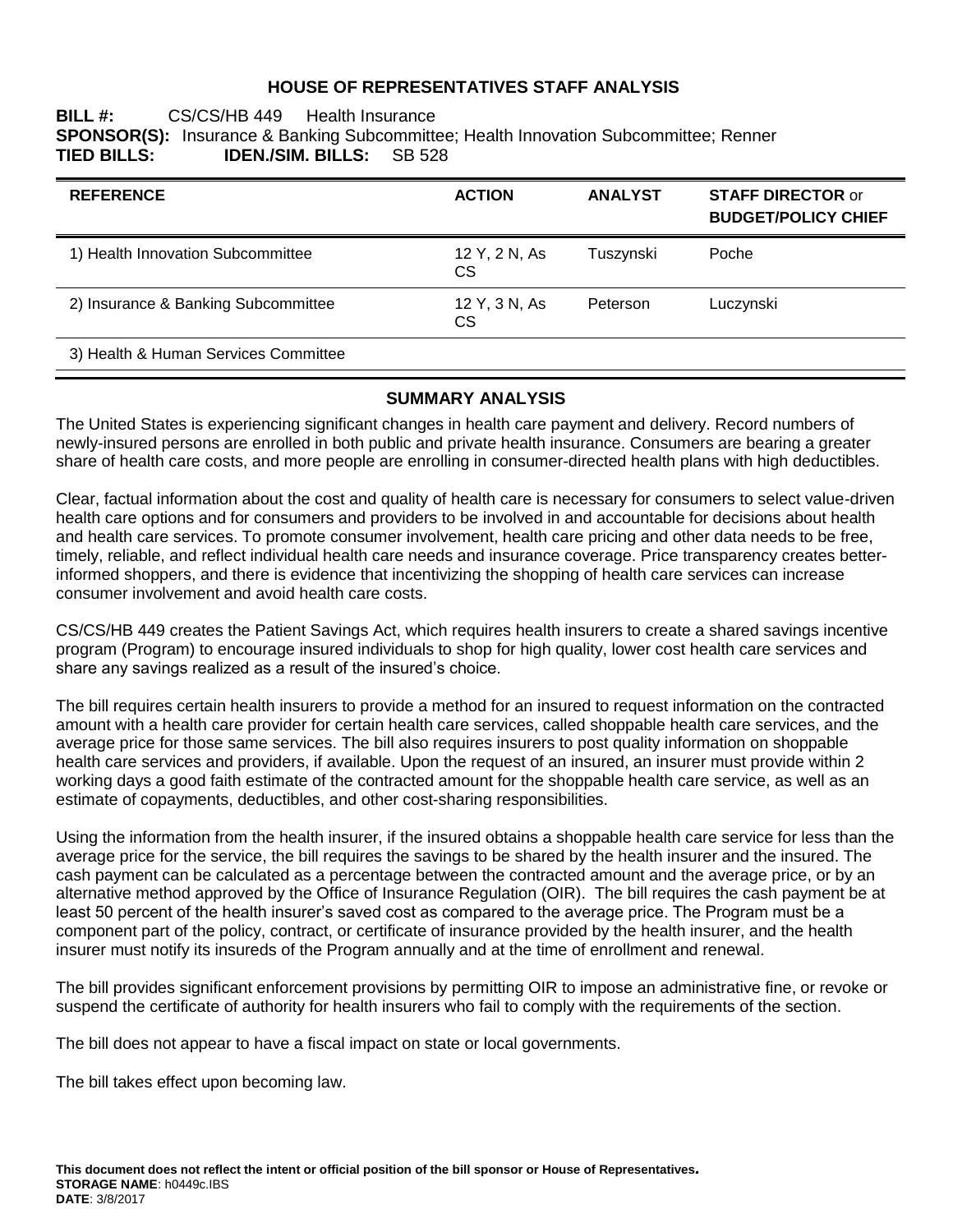### **FULL ANALYSIS**

### **I. SUBSTANTIVE ANALYSIS**

### A. EFFECT OF PROPOSED CHANGES:

### **Background**

#### Health Care Price Transparency

The United States is experiencing significant changes in health care payment and delivery. Record numbers of newly-insured persons are enrolled in both public and private health insurance. Consumers are bearing a greater share of health care costs, and more people are enrolling in consumer-directed health plans with high deductibles. Clear, factual information about the cost and quality of health care is necessary for consumers to select value-driven health care options and for consumers and providers to be involved in and accountable for decisions about health and health care services. To promote consumer involvement, health care pricing and other data needs to be free, timely, reliable, and reflect individual health care needs and insurance coverage.

Price transparency in health care can have different definitions. The term can refer to the availability of provider-specific information on the price for a specific health care service or set of services to consumers and other interested parties.<sup>1</sup> Price can be defined as an estimate of a consumer's complete cost of a health care service or services that reflects any negotiated discounts; is inclusive of all costs to the consumer associated with a service or services, including hospital, physician, and lab fees; and identifies a consumer's out-of-pocket cost.<sup>2</sup> Further, price transparency can be considered "readily available information on the price of health care services that, together with other information, helps define the value of those services and enables patients and other care purchasers to identify, compare, and choose providers that offer the desired level of value."<sup>3</sup> Indeed, the definition of the price or cost of health care has different meanings depending on who is incurring the cost.<sup>4</sup>

Price Waterhouse Cooper's Health Research Institute projects health care costs to rise 6.5 percent in 2017.<sup>5</sup> While this is the same rise in cost as 2016, the rate is still expanding faster than inflation.<sup>6</sup>

As health care costs continue to rise, most health insurance buyers are asking their consumers to take on a greater share of their costs, increasing both premiums and out-of-pocket expenses. According to the Kaiser Family Foundation, more than one in four Americans with private insurance are enrolled in a high deductible health plan (HDHP). Enrollment in HDHPs has increased 8 percent since 2014. According to Mercer's latest survey of employer health plans, nearly 3 in 10 employees were enrolled in an HDHP in  $2016$ .<sup>7</sup>

<sup>&</sup>lt;sup>1</sup> Government Accounting Office, Meaningful Price Information is Difficult for Consumers to Obtain Prior to Receiving Care, September 2011, page 2, available a[t http://www.gao.gov/products/GAO-11-791.](http://www.gao.gov/products/GAO-11-791)  $\frac{2}{3}$  Id.

<sup>3</sup> Healthcare Financial Management Association, *Price Transparency in Health Care: Report from the HFMA Price Transparency Task Force*, page 2, 2014, available at <u>http://www.hfma.org/WorkArea/DownloadAsset.aspx?id=22279</u>.<br><sup>4</sup> Id.

<sup>&</sup>lt;sup>5</sup> PwC, Health Research Institute, *Behind the Numbers, 2017*, available at [http://www.pwc.com/us/en/health-industries/behind-the](http://www.pwc.com/us/en/health-industries/behind-the-numbers.html)[numbers.html](http://www.pwc.com/us/en/health-industries/behind-the-numbers.html) (last accessed February 19, 2017).

<sup>&</sup>lt;sup>6</sup> Here's Why You'll Likely Pay More for Your Employer-Sponsored Health Insurance, Fortune Health, June, 21, 2016, available at <http://fortune.com/2016/06/21/health-care-rising-costs/> (last accessed February 19, 2017).

<sup>7</sup> Mercer, *Mercer survey: Health benefit cost growth slows to 2.4% in 2016 as enrollment in high-deductible plans climbs*, October 26, 2016, available at<https://www.mercer.com/newsroom/national-survey-of-employer-sponsored-health-plans-2016.html> (last viewed February 19, 2017).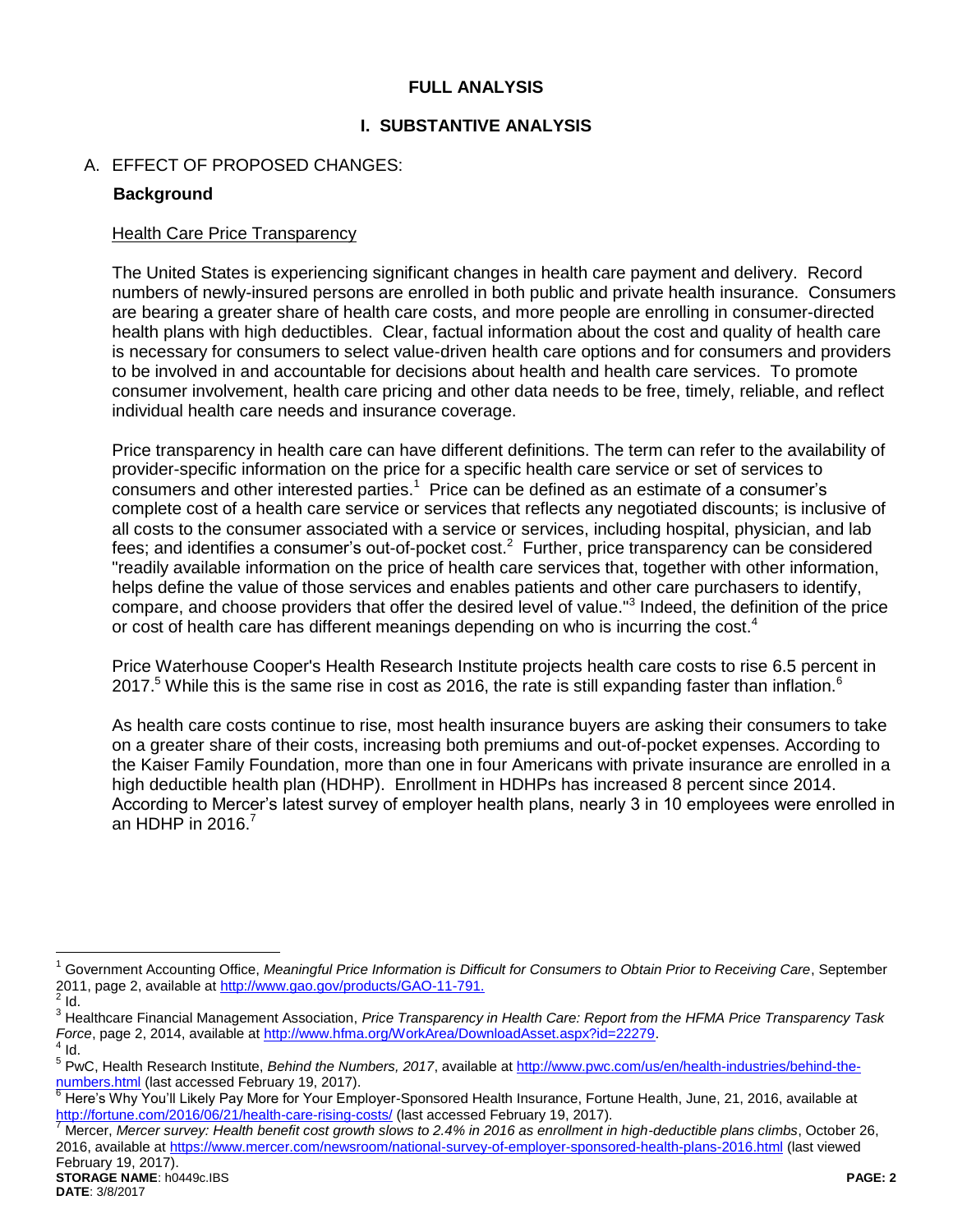

#### Percentage of Covered Workers Enrolled in an HDHP/HRA or HSA-Qualified HDHP, 2006-2016

NOTE: Covered Workers enrolled in an HDHP/SO are enrolled in either an HDHP/HRA or a HSA-Qualified HDHP. For more information, see the Survey Methods Section. The percentages of covered workers enrolled in an HDHP/SO may not equal the sum of HDHP/HRA and HSA-Qualified HDHP enrollment estimates due to rounding. SOURCE: Kaiser/HRET Survey of Employer-Sponsored Health Benefits, 2006-2016.

Most covered workers face additional out-of-pocket costs when they use health care services, such as co-payments or coinsurance for physician visits and hospitalizations. Eighty-three percent of covered workers have a general annual deductible for single coverage that must be met before most services are paid for by the plan.<sup>8</sup>

Among covered workers with a general annual deductible, the average deductible amount for single coverage is \$1,478. $^9\,$  The average annual deductible is similar to last year (\$1,318), but has increased from \$1,077 in 2015.<sup>10</sup> Deductibles differ by firm size; for workers in plans with a deductible, the average deductible for single coverage is \$2,069 in small firms, compared to \$1,238 for workers in large firms.<sup>11</sup> Sixty-five percent of covered workers in small firms are in a plan with a deductible of at least \$1,000 for single coverage compared to 45 percent in large firms; a similar pattern exists for those in plans with a deductible of at least \$2,000 (41 percent for small firms vs. 16 percent for large firms).<sup>12</sup>

Looking at the increase in deductible amounts over time does not capture the full impact of health care coverage for workers because the share of covered workers in plans with a general annual deductible also has increased significantly, from 55 percent in 2006 to 70 percent in 2010 to 83 percent in 2016. The average deductible for all covered workers in 2016 is \$1,318, up 28 percent from \$1077 in 2015, up 104 percent from \$646 in 2010, and up 335 percent from \$303 in 2006.

Sixty-five percent of covered workers employed by a firm of 3 to 199 employees are in a plan with a deductible of \$1,000 or more, while 45 percent of covered workers employed by a firm with 200 or more employee are in such a plan, more than four times the average in 2006.<sup>13</sup> The following chart shows the percent of workers enrolled in employer-sponsored insurance with an annual deductible of \$1,000 or more for single coverage by employer size for 2006 through 2016.<sup>14</sup>

 $10$  Id.  $11$   $\overline{1}$ d.  $12$   $\overline{1}$ d.  $13$  Id. <sup>14</sup> Supra, FN 5, Exhibit G.

 $\overline{a}$ 

**STORAGE NAME**: h0449c.IBS **PAGE: 3 DATE**: 3/8/2017

<sup>8</sup> The Henry J. Kaiser Family Foundation, *2016 Employer Health Benefits Survey*, September 2016, page 3, available at <http://files.kff.org/attachment/Report-Employer-Health-Benefits-2016-Annual-Survey> (last accessed February 19, 2017).  $<sup>9</sup>$  Id. at pg. 4.</sup>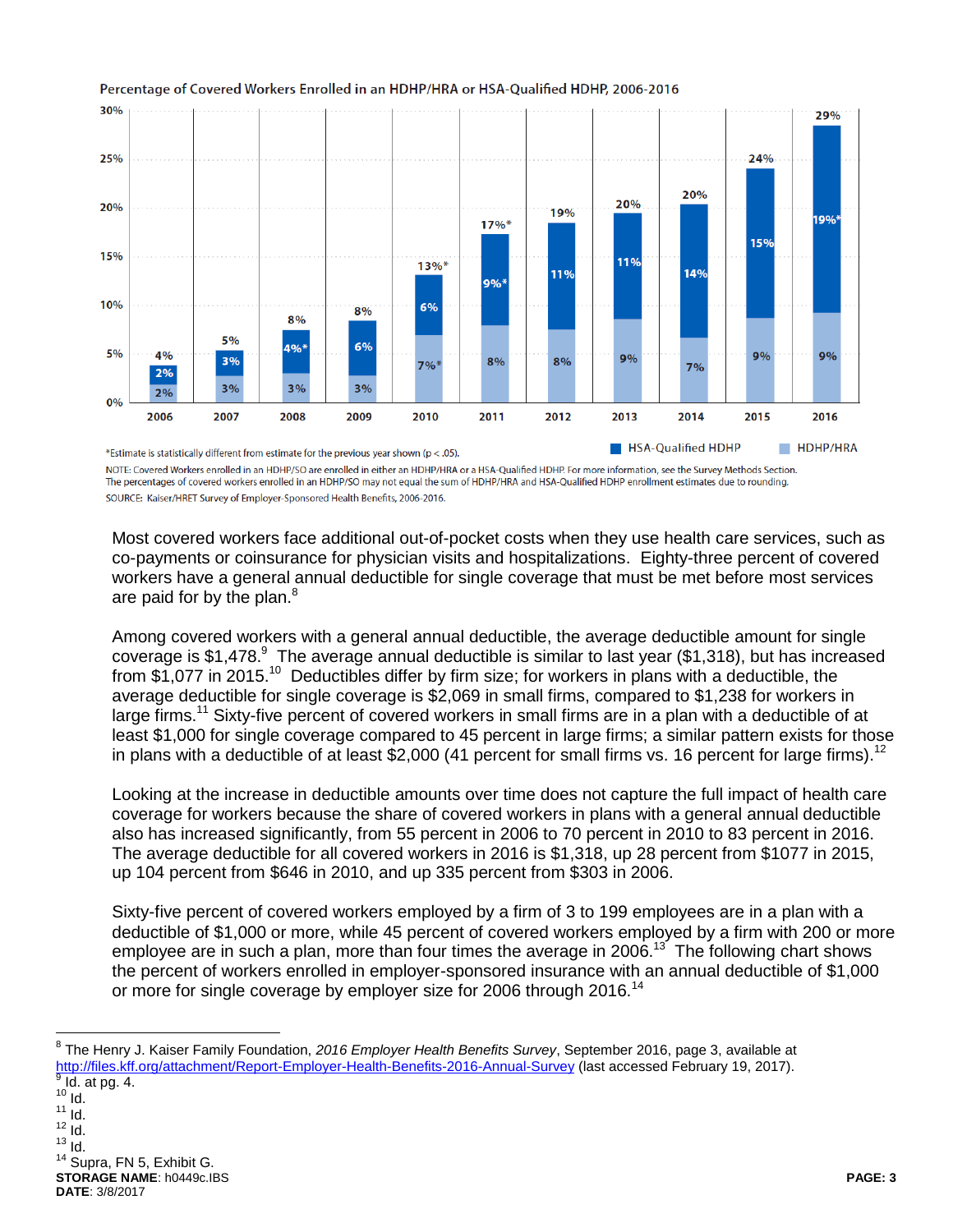Percentage of Covered Workers Enrolled in a Plan with a General Annual Deductible of \$1,000 or More for Single Coverage, By Firm Size, 2006-2016



\* Estimate is statistically different from estimate for the previous year shown ( $p < .05$ ).

NOTE: These estimates include workers enrolled in HDHP/SO and other plan types. Average general annual health plan deductibles for PPOs, POS plans, and HDHP/SOs are for in-network services.

SOURCE: Kaiser/HRET Survey of Employer-Sponsored Health Benefits, 2006-2016.

According to the 2016 Mercer National Survey of Employer-Sponsored Health Plans, 61 percent of employers with 500 or more employees currently offer consumer-driven health plans (CDHPs), up from 39 percent in 2013, while 80 percent of jumbo employers, those with 20,000 or more employees, offer CDHPs, up from 63 percent the previous year.<sup>15</sup> Further, according to the survey, more employers planned on offering CHDPs in 2017.

These trends, coupled with overall increases in health care expenditures, mean consumers now spend \$338.1 billion out-of-pocket annually.<sup>16</sup> Out-of-pocket medical spending by adults with employersponsored health insurance rose from \$810 per capita in 2014 to \$813 per capita in 2015.<sup>17</sup> Such spending accounted for 15.8 percent of total per capita health care expenditures in 2015.<sup>18</sup><br>Paver and Out-of-Pocket Spending Per Capita



for Insureds Younger than Age 65, 2012-2015

 $15$  Supra, FN 7.

<sup>16</sup> U.S. Dept. of Health and Human Services, Centers for Medicaid and Medicare Services, *National Health Expenditure Data Fact Sheet-Historical National Health Expenditures, 2015*, available a[t https://www.cms.gov/research-statistics-data-and-systems/statistics](https://www.cms.gov/research-statistics-data-and-systems/statistics-trends-and-reports/nationalhealthexpenddata/nhe-fact-sheet.html)[trends-and-reports/nationalhealthexpenddata/nhe-fact-sheet.html](https://www.cms.gov/research-statistics-data-and-systems/statistics-trends-and-reports/nationalhealthexpenddata/nhe-fact-sheet.html) (last accessed February 19, 2017).

<sup>17</sup> Health Care Cost Institute, *2015 Health Care Cost and Utilization Report*, November 2016, page 6, available at <http://www.healthcostinstitute.org/report/2015-health-care-cost-utilization-report/>(last viewed February 19, 2017).<br><sup>18</sup> Id  $\overline{Id}$ .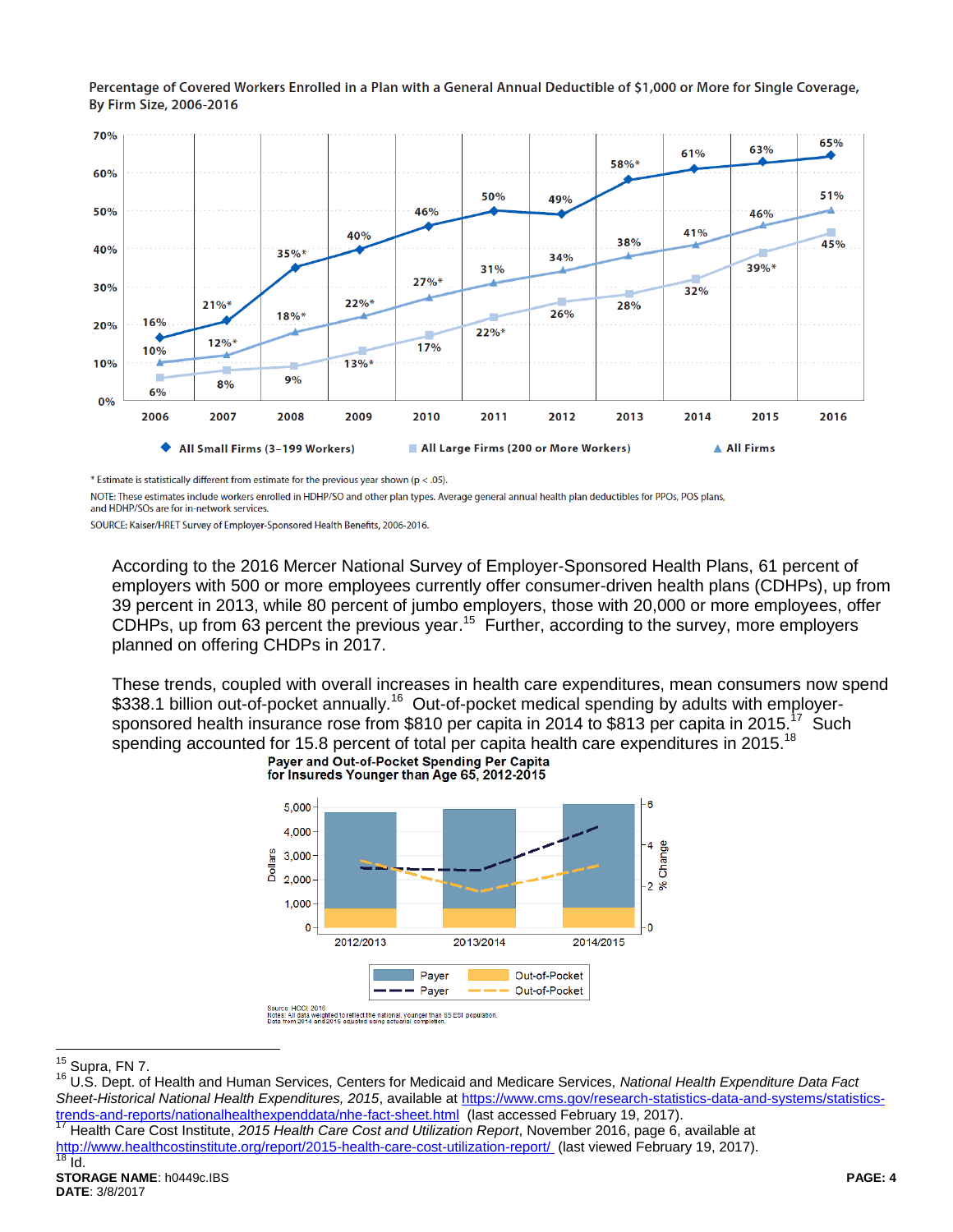#### *National Price Transparency Studies*

To explore how expanding price transparency efforts could produce significant cost savings for the healthcare system, the Gary and Mary West Health Policy Center funded an analysis, "Healthcare Price Transparency: Policy Approaches and Estimated Impacts on Spending." This report, conducted in collaboration with researchers from the Center for Studying Health System Change and RAND, found that implementation of three policy changes could save \$100 billion over ten years.

- Provide personalized out-of-pocket expense information to patients and families before receiving care.
- Provide prices to physicians through electronic health record systems when ordering treatments and tests.
- Expand state-based all-payer health claims databases (APCDs), which could save up to \$55 billion by collecting and providing data and analytics tools that supply quality, efficiency and cost information to policy makers, employers, providers, and patients.<sup>19</sup>

The report specifically found that requiring all private health insurance plans to provide personalized out-of-pocket price data to enrollees would reduce total health spending by an estimated \$18 billion over the next 10 years.<sup>20</sup>

As Americans shoulder more health care costs, research suggests that they are looking for more and better price information.<sup>21</sup>



<sup>19</sup> White, C., Ginsburg, P., et al., Gary and Mary West Health Policy Center, *Healthcare Price Transparency: Policy Approaches and Estimated Impacts on Spending*, May 2014, available at: [http://www.westhealth.org/wp-content/uploads/2015/05/Price-Transparency-](http://www.westhealth.org/wp-content/uploads/2015/05/Price-Transparency-Policy-Analysis-FINAL-5-2-14.pdf)[Policy-Analysis-FINAL-5-2-14.pdf.](http://www.westhealth.org/wp-content/uploads/2015/05/Price-Transparency-Policy-Analysis-FINAL-5-2-14.pdf)<br>20 Id. other 1

 $Id.$  at pg. 1.

<sup>21</sup> Public Agenda and Robert Wood Johnson Foundation, *How Much Will It Cost? How Americans Use Prices in Health Care*, March 2015, page 34, available a[t https://www.publicagenda.org/files/HowMuchWillItCost\\_PublicAgenda\\_2015.pdf](https://www.publicagenda.org/files/HowMuchWillItCost_PublicAgenda_2015.pdf) (last viewed February 19, 2017).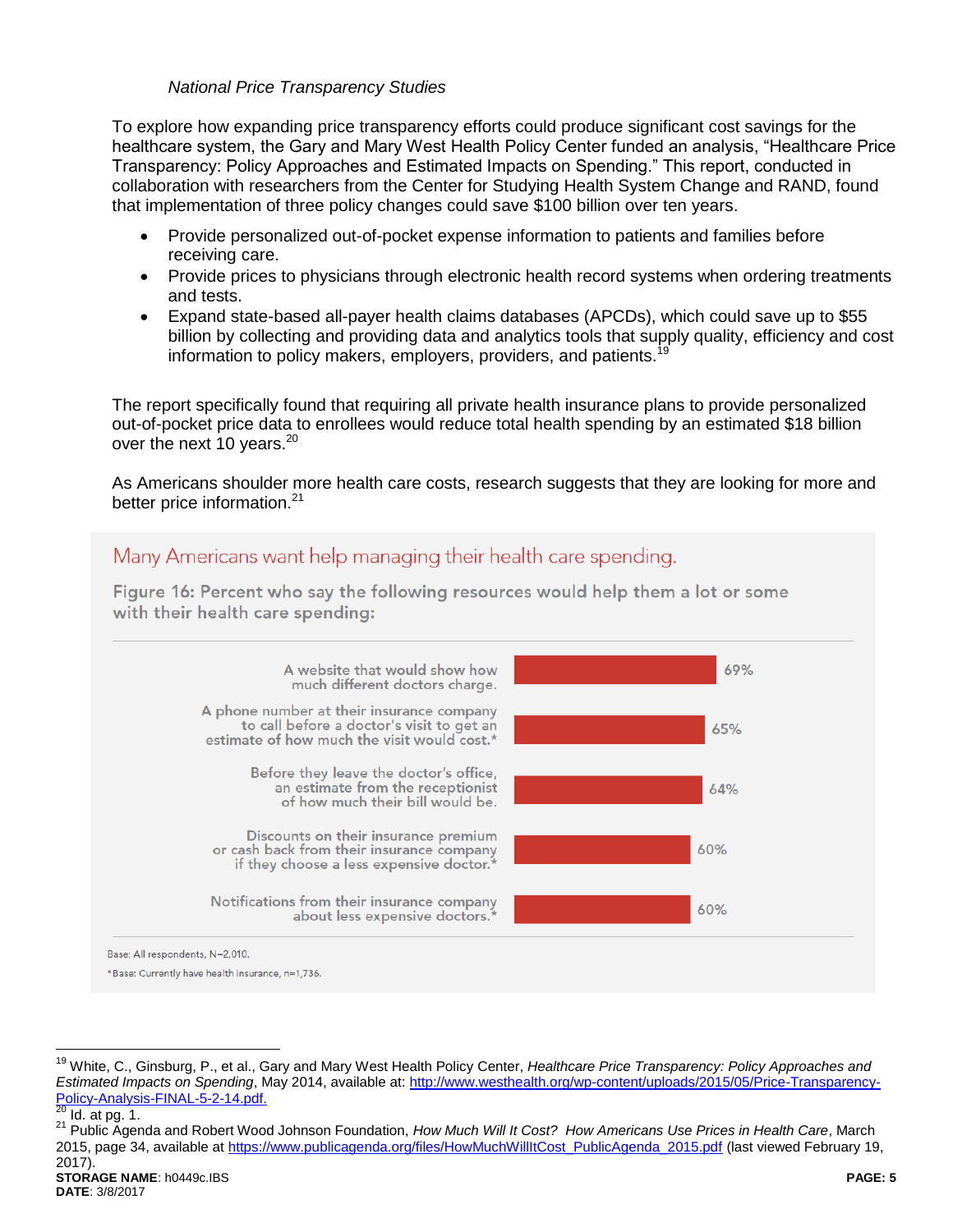One study in 2014, which conducted a nationally representative survey of more than 2,000 adults, found that 56 percent of Americans actively searched for price information before obtaining health care, including 21 percent who compared the price of health care services across multiple providers.<sup>22</sup> The following chart illustrates the finding that, as a consumer's health plan deductible increases, the consumer is more likely to seek out price information.<sup>23</sup>

# People with deductibles over \$500 are more likely to seek price information.

Figure 2: Percent who say they have tried to find price information before getting care, by deductible amount:



Base: Currently have health insurance, n=1,736.

Estimates for groups indicated by \* are not statistically different from each other, and groups indicated by † are not statistically different from each other; groups indicated by \* are statistically different from groups indicated by † at the p<.05 level.

The individuals who compared prices stated that such research impacted their health care choices and saved them money.<sup>24</sup> In addition, the study found that most Americans do not equate price with quality of care. Seventy one percent do not believe higher price imparts a higher level care quality and 63 percent do not believe that lower price is indicative of lower level care quality.<sup>25</sup> Because of the high level of cost-sharing associated with CDHPs, these consumers are more price-sensitive than consumers with plans that have much lower cost-sharing obligations. In fact, these consumers find an estimate of their individual out-of-pocket costs more useful than any other kind of health care price transparency tool.<sup>26</sup> Another study found that when they have access to well-designed reports on price and quality, 80 percent of health care consumers will select the highest value health care provider.<sup>2</sup>

Additional research has found the use of price transparency tools to be associated with lower total claims payments for common medical services and procedures.<sup>28</sup> A recent study sought to measure the impact of consumer access to health care price data on the cost of three of the most common health services laboratory tests, advanced imaging services, and clinician office visits.<sup>29</sup> Medical claims from 2010 to 2013 of more than 500,000 patients insured in the U.S. by 18 employers who provided a

<sup>22</sup>  $Id.$  at pg.  $3.$ 

 $23$  Id. at pg. 13.

 $24$  Id. at pg. 4.

 $25$  Supra, FN 23.

<sup>26</sup> American Institute for Research, *Consumer Beliefs and Use of Information About Health Care Cost, Resource Use, and Value*, Robert Wood Johnson Foundation, October 2012, page 4, available at

[http://www.rwjf.org/content/dam/farm/reports/issue\\_briefs/2012/rwjf402126.](http://www.rwjf.org/content/dam/farm/reports/issue_briefs/2012/rwjf402126)

<sup>27</sup> Hibbard, JH, et al., *An Experiment Shows That a Well-Designed Report on Costs and Quality Can Help Consumers Choose High-Value Health Care*, Health Affairs 2012; 31(3): 560-568.

<sup>28</sup> Whaley, C., Schneider Chafen, J., et al., *Association Between Availability of Health Service Prices and Payments for These Services*, Journal of the American Medical Association. 2014;312(16): 1670-1676.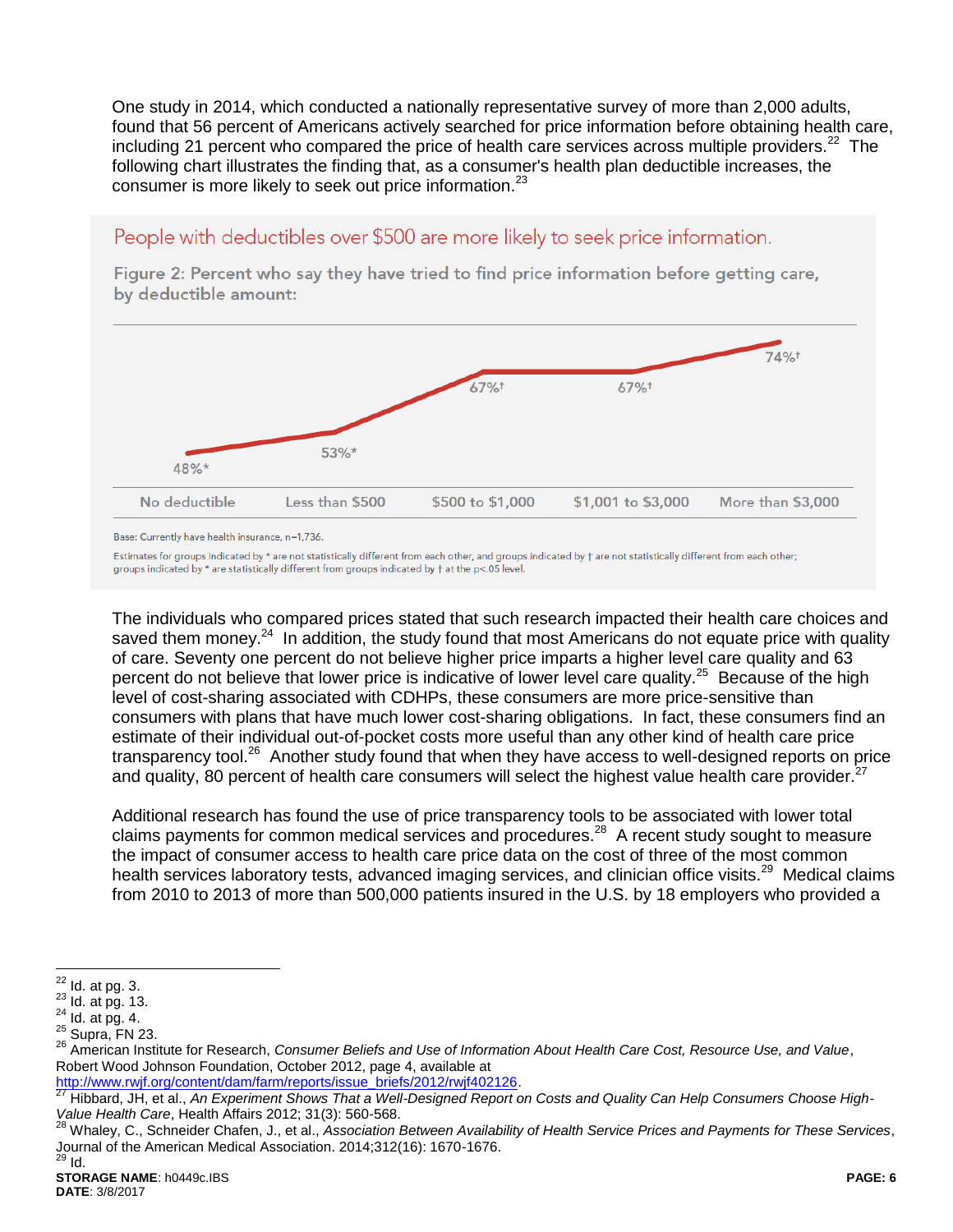health care price transparency platform were reviewed to determine the total claims payment for the three services.<sup>30</sup>

Researchers accessed the price transparency platform to determine which claims were associated with a prior search of the platform. In the study sample, 6 percent of lab test claims, 7 percent of advanced imaging claims, and nearly 27 percent of clinician office visit claims were associated with a search.<sup>31</sup> Prior to accessing the price transparency platform, searchers had higher claim payments than nonsearchers for each of the services. After using the price transparency platform, searchers paid nearly 14 percent less for lab test services, 13 percent less for advanced imaging services, and 1 percent less for physician office visits than non-searchers.<sup>32</sup> The study concluded that patient access to pricing information before obtaining clinical services may result in lower overall payments made for clinical  $carte<sup>33</sup>$ 

#### *Florida Efforts in Health Care Price Transparency*

#### Florida Patient's Bill of Rights and Responsibilities

In 1991, the Legislature enacted the Florida Patient's Bill of Rights and Responsibilities (Patient's Bill of Rights).<sup>34</sup> The statute established the right of patients to expect medical providers to observe standards of care in providing medical treatment and communicating with their patients.<sup>35</sup> The standards of care include, but are not limited to, the following aspects of medical treatment and patient communication:

- Individual dignity;
- Provision of information;
- Financial information and the disclosure of financial information;
- Access to health care;
- Experimental research; and
- Patient's knowledge of rights and responsibilities.

The Patient's Bill of Rights gives a patient the right to request certain financial information from health care providers and facilities.<sup>36</sup> Specifically, upon request, a health care provider or health care facility must provide a person with a reasonable estimate of the cost of medical treatment prior to the provision of treatment.<sup>37</sup> Estimates must be written in language "comprehensible to an ordinary layperson."<sup>38</sup> The reasonable estimate does not preclude the health care provider or health care facility from exceeding the estimate or making additional charges as the patient's needs or medical condition warrant.<sup>39</sup> A patient has the right to receive a copy of an itemized bill upon request and to receive an explanation of charges upon request.<sup>40</sup>

**STORAGE NAME**: h0449c.IBS **PAGE: 7 DATE**: 3/8/2017 <sup>40</sup> S. 381.026(4)(c)5., F.S.

 $\overline{a}$  $30$  Id.

 $31$   $\dot{I}$ d.

 $\frac{32}{33}$  Id.

<sup>33</sup> Id.

<sup>&</sup>lt;sup>34</sup> S. 1. Ch. 91-127, Laws of Fla. (1991); s. 381.026, F.S.; The Florida Patient's Bill of Rights and Responsibilities is intended to promote better communication and eliminate misunderstandings between the patient and health care provider or health care facility. The rights of patients include standards related to individual dignity; information about the provider, facility, diagnosis, treatments, risks, etc.; financial information and disclosure; access to health care; experimental research; and patient's knowledge of rights and responsibilities. Patient responsibilities include giving the provider accurate and complete information regarding the patient's health, comprehending the course of treatment and following the treatment plan, keeping appointments, fulfilling financial obligations, and following the facility's rules and regulations affecting patient care and conduct.

 $35$  S. 381.026(3), F.S.

 $36$  S. 381.026(4)(c), F.S.

 $37$  S. 381.026(4)(c)3., F.S.  $38$   $\overline{1}$ d.

<sup>39</sup> Id.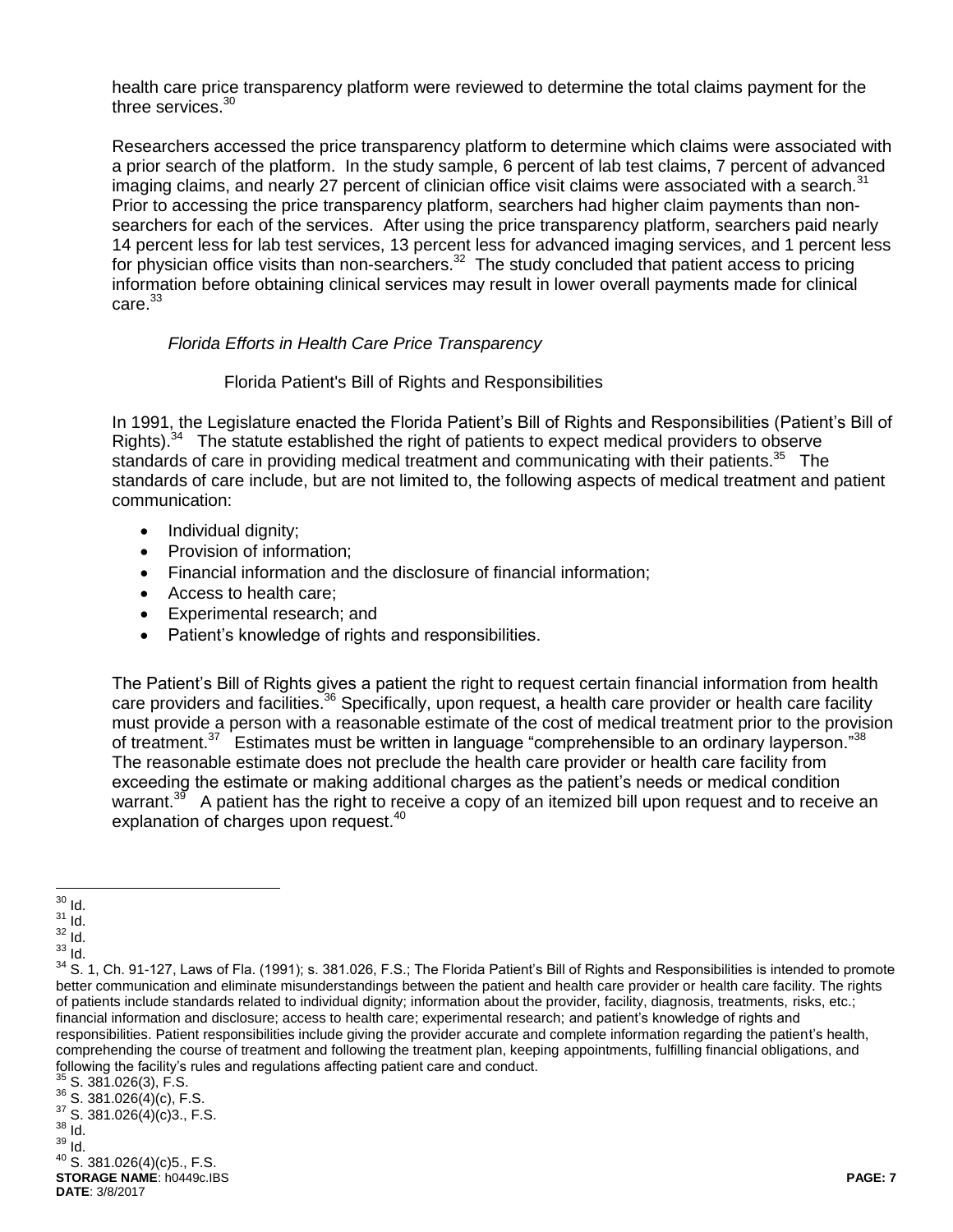Currently, under the Patient's Bill of Rights' financial information and disclosure provisions:

- A request is necessary before a health care provider or health care facility must disclose to a Medicare-eligible patient whether the provider or facility accepts Medicare payment as full payment for medical services and treatment rendered in the provider's office or health care facility.
- A request is necessary before a health care provider or health care facility is required to furnish a person an estimate of charges for medical services before providing the services. The Patient's Bill of Rights does not require that the components making up the estimate be itemized or that the estimate be presented in a manner that is easily understood by an ordinary layperson.
- A health care facility must place a notice in its reception area that financial information related to that facility is available on the Agency for Health Care's (AHCA) website.
- The facility may indicate that the pricing information is based on a compilation of charges for the average patient and that an individual patient's charges may vary.
- A patient has the right to receive an itemized bill upon request.

Health care providers and health care facilities are required to make available to patients a summary of their rights. The applicable regulatory board or AHCA may impose an administrative fine when a provider or facility fails to make available to patients a summary of their rights.<sup>41</sup>

In 2011, the Legislature passed HB 935,<sup>42</sup> which amended the Patient's Bill of Rights to authorize, but not require, primary care providers<sup>43</sup> to publish a schedule of charges for the medical services offered to patients.<sup>44</sup> The schedule must include certain price information for at least the 50 services most frequently provided by the primary care provider.<sup>45</sup> The law also requires the posting of the schedule in a conspicuous place in the reception area of the provider's office and that the posted schedule be at least 15 square feet in size.<sup>46</sup> A primary care provider who publishes and maintains a schedule of charges is exempt from licensure fees for a single renewal of a professional license and from the continuing education requirements for a single 2-year period.<sup>47</sup>

The law also requires urgent care centers to publish a schedule of charges for the medical services offered to patients.<sup>48</sup> The schedule requirements are the same as those established for primary care providers.<sup>49</sup> An urgent care center that fails to publish and post the schedule of charges is subject to a fine of not more than \$1,000 per day (until the schedule is published and posted). $50$ 

 $^{41}$  S. 381.0261, F.S.

<sup>42</sup> Ch. 2011-122, Laws of Fla.

<sup>43</sup> S. 381.026(2)(d), F.S., defines primary care providers to include allopathic physicians, osteopathic physicians, and nurses who provide medical services that are commonly provided without referral from another health care provider, including family and general practice, general pediatrics, and general internal medicine.

 $S. 381.026(4)(c)3., F.S.$ 

 $45$   $\overline{1}$ d.  $46 \overline{10}$ .

 $47$  S. 381.026(4)(c)4., F.S.

<sup>48</sup> S. 395.107(1), F.S.

<sup>49</sup> S. 395.107(2), F.S.

<sup>50</sup> In 2012, the Legislature considered, but did not pass, HB 1329. The bill required ambulatory surgical centers and diagnostic-imaging centers to comply with the provisions of s. 395.107, F.S., established by HB 935 in 2011, and required physicians to publish, in writing, a schedule of medical charges. The bill would have imposed a fine of \$1,000, per day, on an urgent care center, ambulatory surgical center, or diagnostic-imaging center that fails to post the schedule of medical charges. The failure of a practitioner to publish and distribute a schedule of medical charges subjected the practitioner to discipline under the applicable practice act and s. 456.072, F.S. Lastly, the bill addressed balance billing by requiring health insurers, hospitals, and medical providers to disclose contractual relationships among the parties and to disclose, in advance of the provision of medical care or services, whether or not the patient will be balance billed as a result of the contractual relationship, or lack thereof, among the insurer, hospital, and medical provider. Failure to provide disclosure to the insured as required by this provision of the bill resulted in a \$500 fine, per occurrence, to be imposed by the AHCA.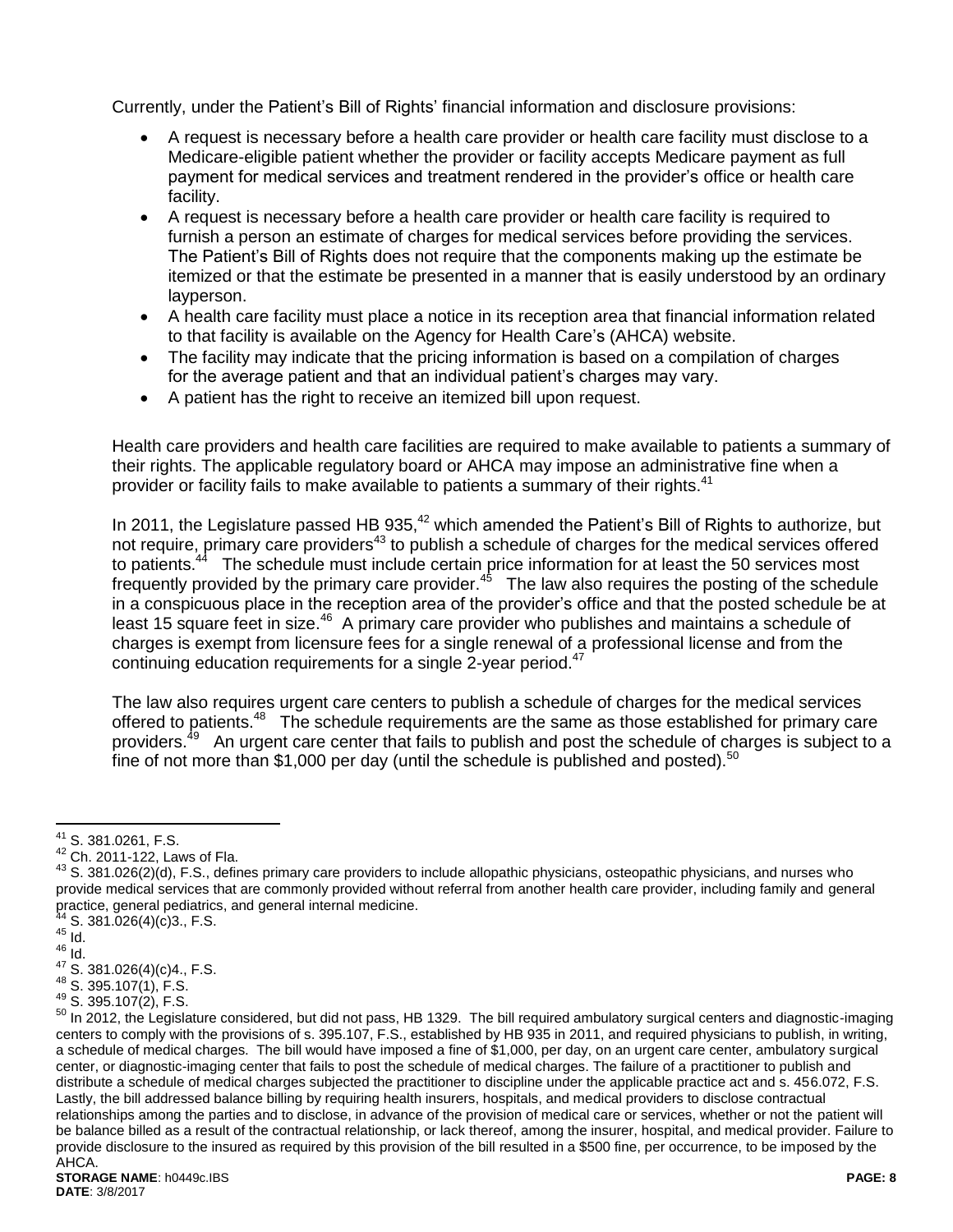In 2012, the Legislature passed HB  $787<sup>51</sup>$  which built upon the transparency requirements established by HB 935. The law amended the definition of "urgent care center" to include any entity that holds itself out to the general public, in any manner, as a facility or clinic where immediate, but not emergent, care is provided, expressly including offsite facilities of hospitals or hospital-physician joint ventures; and licensed health care clinics that operate in three or more locations.

The law requires a schedule of charges for medical services posted by an urgent care center to describe each medical service in language comprehensible to a layperson. This provision prevents a center from using medical or billing codes, Latin phrases, or technical medical jargon as the only description of each medical service. The law also requires the text of the schedule of medical charges to fill at least 12 square feet of the total 15 square feet area of the posted schedule, and allows use of an electronic device for the posting. The device must measure at least three square feet in size and be accessible to all consumers during business hours.

In 2016, the Legislature passed, and the Governor signed, HB 1175, which requires the greatest amount of health care price and quality transparency in Florida to date. The law ensures greater consumer access to health care price and quality information by requiring certain heath care providers, insurers and health maintenance organizations (HMO) to give that information to patients. The law also required AHCA to contract with a vendor for an all-payer claims database (APCD), which provides an online, searchable method for consumers to compare provider price and quality, and a Florida-specific data set for price and quality research purposes. On January 3, 2017, AHCA recommended that the Health Care Cost Institute (HCCI) be awarded the contract to build and maintain the APCD and the Florida-specific data set. AHCA and HCCI continue to discuss the terms of the contract necessary to implement the provisions of the law. The law requires insurers and HMOs to submit data to the APCD.

The law creates pre-treatment transparency obligations for hospitals, ambulatory surgery centers (ASC), health care practitioners providing non-emergency services in these facilities, insurers, and HMOs. Facilities must post online the average payments and payment ranges received for bundles of health care services defined by AHCA. This information must be searchable by consumers. Facilities must provide, within 7 days of a request, a written, good faith, personalized estimate of charges, including facility fees, using either bundles of health care services defined by AHCA or patient-specific information. Failure to provide the estimate results in a daily licensure fine of \$1,000, up to \$10,000. Facilities must inform patients of health care practitioners providing their nonemergency care in hospitals and these practitioners must provide the same type of estimate, subject to a daily fine of \$500, up to \$5,000.

Facilities and facility practitioners must publish information on their financial assistance policies and procedures. Insurers and HMOs must create online methods for patients to estimate their out-of-pocket costs, both using the service bundles established by AHCA and HCCI and based on patient-specific estimates using the personalized estimate the patient obtains from facilities and practitioners. In addition, diagnostic-imaging centers owned by a hospital but located off of the premises must publish and post charges for services pursuant to s. 395.107, F.S., which currently requires urgent care centers to do the same.

Post-treatment facilities must provide an itemized bill within 7 days of discharge or request, whichever is later, meeting certain requirements for comprehension by a layperson, and identifying any providers who may bill separately for the care received in the facility.

**STORAGE NAME**: h0449c.IBS **PAGE: 9 DATE**: 3/8/2017 <sup>51</sup> SS. 1-3, Ch. 2012-160, Laws of Fla.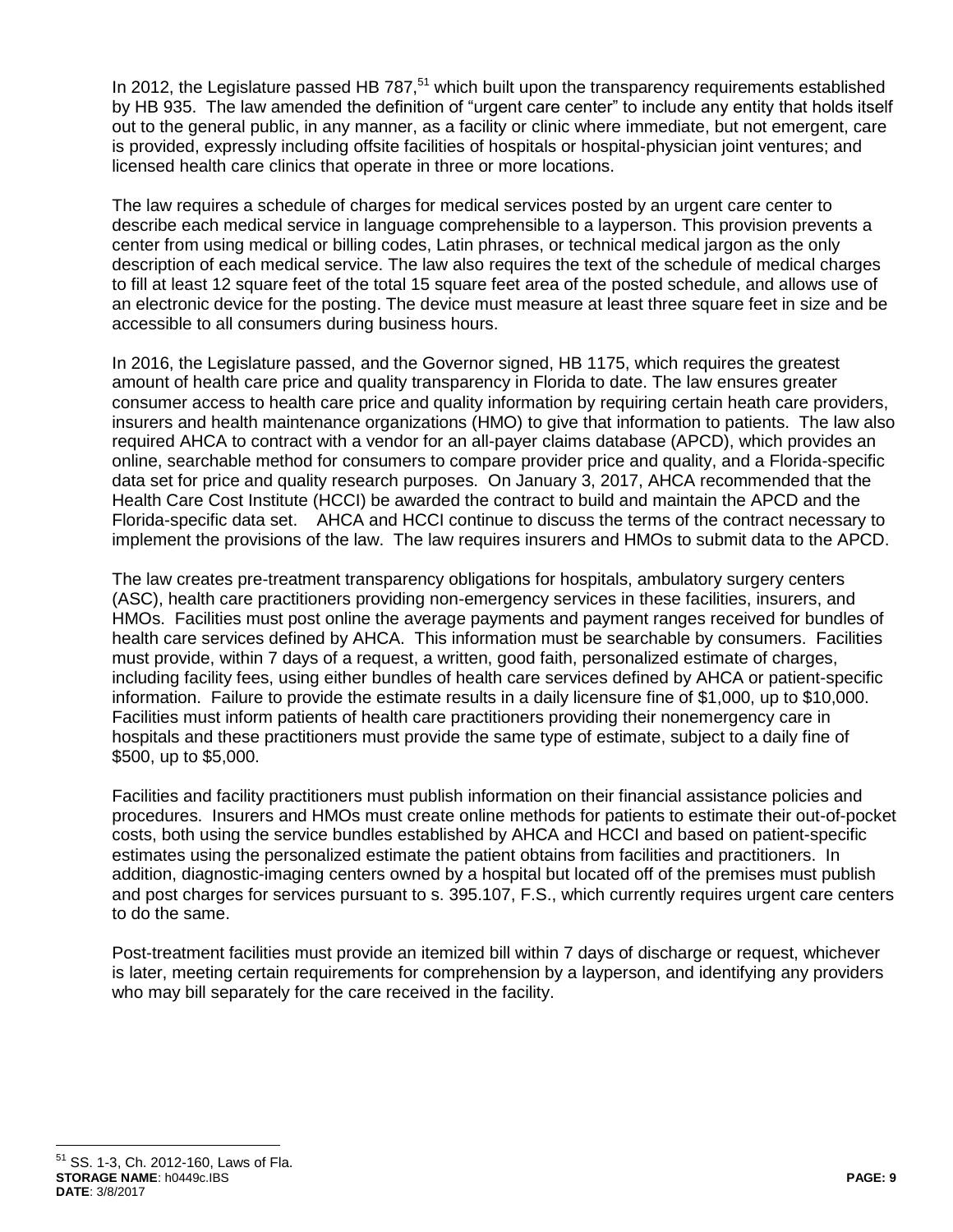### Florida Center for Health Information and Transparency

The Florida Center for Health Information and Transparency (the Florida Center) provides a comprehensive health information system (information system) that includes the collection, compilation, coordination, analysis, indexing, dissemination, and utilization of health-related data. The Florida Center is housed within AHCA and is funded through appropriations in the General Appropriations Act, through grants, gifts, and other payments, and through fees charged for services. Offices within the Florida Center, which serve different functions, are:

- Data Collection and Quality Assurance, which collects patient discharge data from all licensed acute care hospitals (including psychiatric and comprehensive rehabilitation units), comprehensive rehabilitation hospitals, ASCs and emergency departments.
- Risk Management and Patient Safety, which conducts in-depth analyses of reported incidents to determine what happened and how the facility responded to the incident.
- Data Dissemination and Communication, which maintains AHCA's health information website, provides technical assistance to data users, and creates consumer brochures and other publications.
- Health Information Exchange and Policy Analysis, which monitors innovations in health information technology, informatics, and the exchange of health information and provides a clearinghouse of technical resources on health information exchange, electronic prescribing, privacy and security, and other relevant issues.

The Florida Center electronically collects patient data from every Florida-licensed hospital, ASC, emergency department, and comprehensive rehabilitation hospital on a quarterly basis. The Florida Center must maintain any data sets in existence before July 1, 2016, unless such data sets duplicate information that is readily available from other credible sources, and may collect or compile data on:

- Health resources, including licensed health care practitioners, by specialty and type of practice, including information collected by the Department of Health.
- Health service inventories, including acute care, long-term care, and other institutional care facilities and specific services provided by hospitals, nursing homes, home health agencies, and other licensed health care facilities.
- Service utilization for licensed health care facilities.
- Health care costs and financing, including trends in health care prices and costs, the sources of payment for health care services, and federal, state, and local expenditures for health care.
- The extent of public and private health insurance coverage in this state; and
- Specific quality-of-care initiatives involving various health care providers when extant data is not adequate to achieve the objectives of the initiative.

The Florida Center maintains www.FloridaHealthFinder.gov, which was established to assist consumers in making informed health care decisions and lead to improvements in quality of care in Florida. The website provides a wide array of search and comparative tools to the public which allow easy access to information on hospitals, ASCs, emergency departments, hospice providers, physician volume, health plans, nursing homes, and prices for prescription drugs in Florida. The website also provides tools to researchers and professionals to allow specialized data queries, but requires users to have some knowledge of medical coding and terminology. Some of the features and data available on the website include a multimedia encyclopedia and symptoms navigator; hospital and ASC performance data; data on mortality, complication, and infection rates for hospitals; and a facility/provider locator. AHCA is frequently improving the functionality of the website by adding more information and search capabilities.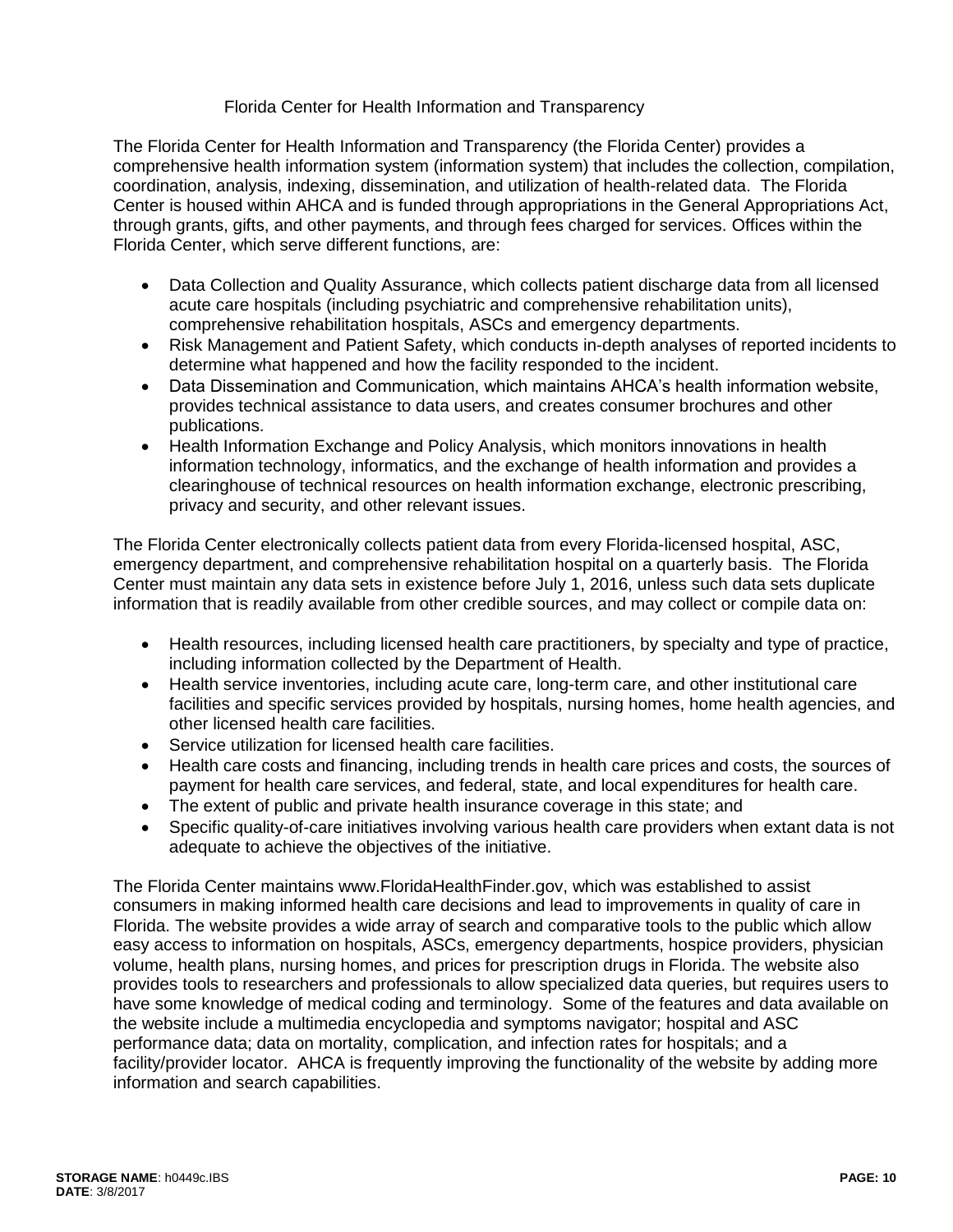### *The New Hampshire State Employee SmartShopper Incentive Program*

In 2010, the State of New Hampshire began offering state employees a new pilot program called Compass SmartShopper.<sup>52</sup> The program was designed to lower healthcare costs by providing consumers cost information for common elective procedures, and providing cash incentives when they chose to receive care from a cost-effective provider as identified by Compass Healthcare Advisers.<sup>53</sup> The program rewarded employees for being more engaged in the cost of their healthcare decisions, while also helping the state avoid unnecessary claims costs.<sup>54</sup> The incentives are tied to choosing the "most cost-effective", "2<sup>nd</sup> most cost-effective," or "3<sup>rd</sup> most cost-effective" option for a list of particular services. The chart below provides an example of the options available for a variety of services within the program: $55$ 

|                                                | <b>Incentive Amount</b>       |                                     |                            |  |
|------------------------------------------------|-------------------------------|-------------------------------------|----------------------------|--|
| <b>Incentive Reward</b><br><b>Services</b>     | <b>Most</b><br>Cost-Effective | $2nd$ Most<br><b>Cost-Effective</b> | 3rd Most<br>Cost-Effective |  |
| <b>Back Surgery</b><br>(inpatient laminectomy) | \$500                         | \$250                               | n/a                        |  |
| CT Scan                                        | \$150                         | \$75                                | \$50                       |  |
| Hernia Repair                                  | \$250                         | \$100                               | \$50                       |  |
| Mammogram                                      | \$50                          | \$25                                | n/a                        |  |
| Tonsillectomy                                  | \$150                         | \$75                                | \$50                       |  |
| <b>Ultrasound</b><br>(non-maternity)           | \$50                          | \$25                                | n/a                        |  |

With three years of education and outreach, the program had produced \$12 million in savings and over \$1 million paid in incentives.<sup>56</sup> The data shows that:

- Consumers are 11 times more likely to use a transparency program when incentives are included;
- Roughly 90 percent of enrollees have shopped at least once, and 66 percent repeatedly shop and earn incentives;
- The program averages approximately \$650 in savings each time an employee shops; and
- In 2015, the program achieved a 13:1 return on investment.

### Insurance Regulation

The regulatory oversight of insurance companies is generally reserved to the states. In Florida, the Office of Insurance Regulation (OIR), administratively housed within the Department of Financial Services, is responsible for all activities concerning insurers and other risk bearing entities, including licensing, rates, policy forms, market conduct, claims, issuance of certificates of authority, solvency,

<sup>56</sup> Right to Shop: The Next Big Thing in Health Care, Forbes: The Apothecary, August 5, 2016, available at

<sup>&</sup>lt;sup>52</sup> State of New Hampshire, Department of Administrative Services, Vitals SmartShopper Program, available at [https://das.nh.gov/hr/Vitals\\_SmartShopper.html](https://das.nh.gov/hr/Vitals_SmartShopper.html) (last accessed February 19, 2017).  $\overline{53}$  Id.

<sup>&</sup>lt;sup>54</sup> Compass SmartShopper Program Personnel Memo, June 28, 2010, available at <https://das.nh.gov/hr/documents/compass%20memo.pdf> (last accessed February 19, 2017).

<sup>&</sup>lt;sup>55</sup> State of New Hampshire, Department of Administrative Services, Incentive List, available at

<https://das.nh.gov/hr/documents/VitalsSmartShopperIncentiveList.pdf> (last accessed February 19, 2017).

<http://www.forbes.com/sites/theapothecary/2016/08/05/right-to-shop-the-next-big-thing-in-health-care/> (last accessed February 19,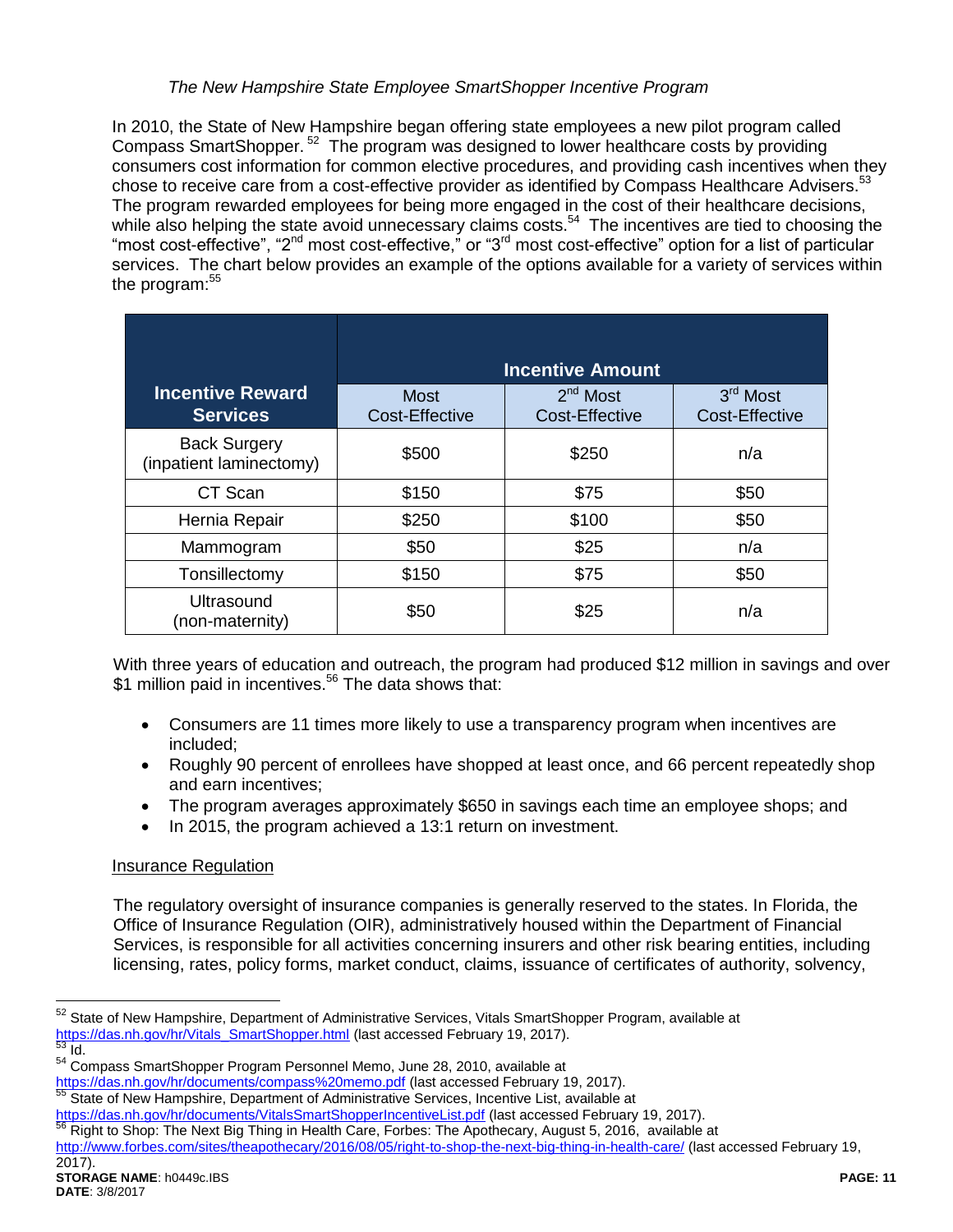viatical settlements, premium financing, and administrative supervision, as provided under the insurance code. 57

All persons who transact insurance in the state must comply with the Insurance Code (Code).<sup>58</sup> Under the Code, OIR has the power to collect, propose, publish, and disseminate any information relating to the subject matter of the Code,<sup>59</sup> and may investigate any matter relating to insurance.<sup>60</sup> OIR also has the power to levy administrative fines against insurers who violate the Code,  $61$  as well as deny, suspend, or revoke any certificates of authority, license, or permit.<sup>62</sup>

### **Effect of the Bill**

CS/CS/HB 449 creates the Patient Savings Act, which requires health insurers to create a shared savings incentive program (Program) to encourage insured individuals to shop for high quality, lower cost health care services and share any savings realized as a result of the insured's choice. The bill requires implementation of these incentive programs for plan years beginning on or after January 1, 2018.

#### *Definitions*

The bill defines the following terms:

- "Average price" means the average amount paid to an in-network health care provider for a shoppable health care service within a 1-year period or as determined by another method approved by OIR.
- "Contracted amount" means the amount agreed to be paid by the health insurer to a health care provider for shoppable health care services, including any facility fees charged by the provider.
- "Health care provider" is defined as a comprehensive list of more than 25 individual entities or groups that provide a health care service.
- "Health insurer" means an insurer offering individual or group major medical insurance or an HMO.
- "Shared savings incentive program" means the program established by a health insurer that shares any savings with an insured based on that insured's choice of a high quality, lower-cost shoppable health care service as compared to the average price of the service.
- "Shoppable health care service" includes nonemergency health services received by an insured and for which the insured may be eligible to share savings under the Program. The services include:
	- o Clinical laboratory services.
	- o Infusion therapy.
	- o Inpatient and outpatient surgical procedures.
	- o Obstetrical and gynecological services.
	- o Outpatient nonsurgical diagnostic tests and procedures.
	- o Physical and occupational therapy services.
	- o Radiology and imaging services.

#### *Shared Savings Incentive Program*

The bill requires a health insurer to provide a method for an insured to request information on the contracted amount for shoppable health care services from a health care provider and to compare the

<sup>57</sup> s. 20.121(3)(a)1., F.S. The OIR's commissioner is the agency head for purposes of final agency action, and its rulemaking body is the Financial Services Commission (the Governor and the Cabinet).

 $^{58}$  S. 624.11, F.S. The Insurance Code consists of chapters 624-632, 634, 635, 636, 641, 642, 648, and 651, F.S.

<sup>59</sup> S. 624.307(4), F.S.

 $60$  S. 624.307(3), F.S.

 $61$  S. 624. 310(5), F.S.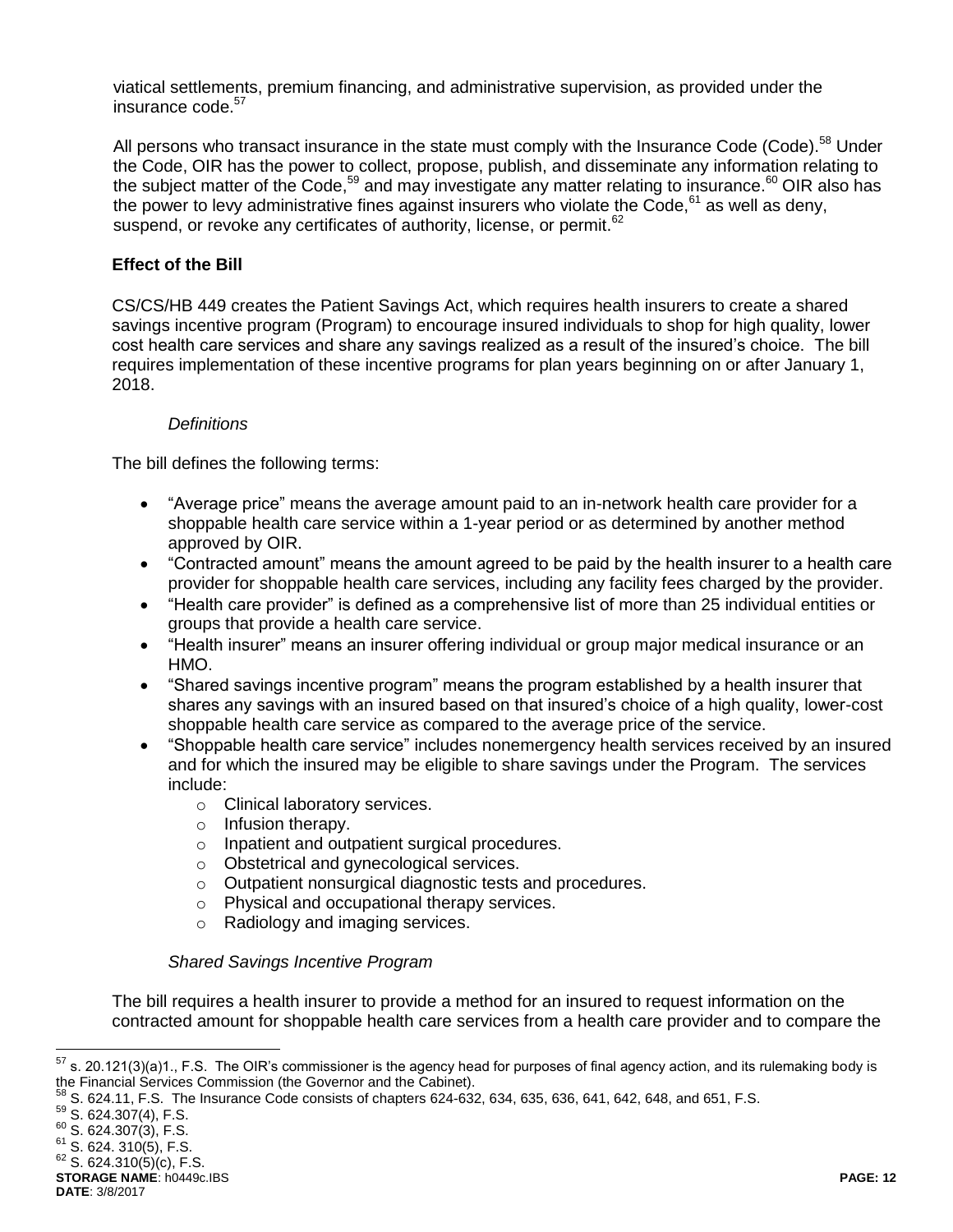average price among providers. Upon the request of an insured, an insurer must provide within 2 working days a good faith estimate of the contracted amount for the shoppable health care service, as well as an estimate of copayments, deductibles, and other cost-sharing responsibilities.

If, using the information from the health insurer, the insured obtains a shoppable health care service for less than the average price for the service, the bill requires the savings to be shared by the health insurer and the insured. The cash payment can be calculated as a percentage between the contracted amount and the average price, or by an alternative method approved by OIR. The bill requires the cash payment be at least 50 percent of the health insurer's saved cost as compared to the average price. If an insured elects to receive a shoppable healthcare service from an out-of-network provider for less than the average in-network price, that service must be treated as in-network for purposes of calculating the incentive payment. The bill does not require a cash incentive payment to an insured for cost savings less than \$50, and incentive payments are not considered administrative expenses for purposes of rate development or filing.

The Program must be a component part of the policy, contract, or certificate of insurance provided by the health insurer, and the health insurer must notify its insureds of the Program annually and at the time of enrollment and renewal.

### *Reports*

The bill requires a health insurer to file a description of its Program by March 1, 2018 and each year thereafter with OIR, on a form prescribed by OIR, and requires an annual report to OIR that must include the:

- Total number of incentive payments made for the calendar year;
- Shoppable health care services by category for which payments were made;
- Average amount of incentive payments;
- Total amount saved by the health insurer when compared with the average prices for each shoppable health service; and
- Total number of insured and the percentage of total insured who participated in the program.

The bill requires OIR to submit an annual report to the President of the Senate and the Speaker of the House by April 1, 2019, and each year thereafter, which summarizes the annual Program reports submitted by the health insurers.

### *Enforcement*

The bill permits OIR to impose an administrative penalty of no more than \$5,000 per violation per day against a health insurer which fails to comply with s. 627.6387, F.S. In addition, OIR is specifically authorized to suspend for 12 months or revoke the certificate of authority for a health insurer which fails to comply with the section. For health insurers that fail to meet the required filing deadline, the bill also allows OIR to order the health insurer to discontinue the issuance of policies, contracts, or certificates of insurance until the filing requirement has been fulfilled.

Finally, the bill provides OIR with rulemaking authority to implement the provisions of the bill.

The bill provides an effective date of upon becoming law.

### B. SECTION DIRECTORY:

- **Section 1:** Creates s. 627.42351, F.S., relating to shared savings incentive program.
- **Section 2:** Provides an effective date of upon becoming a law.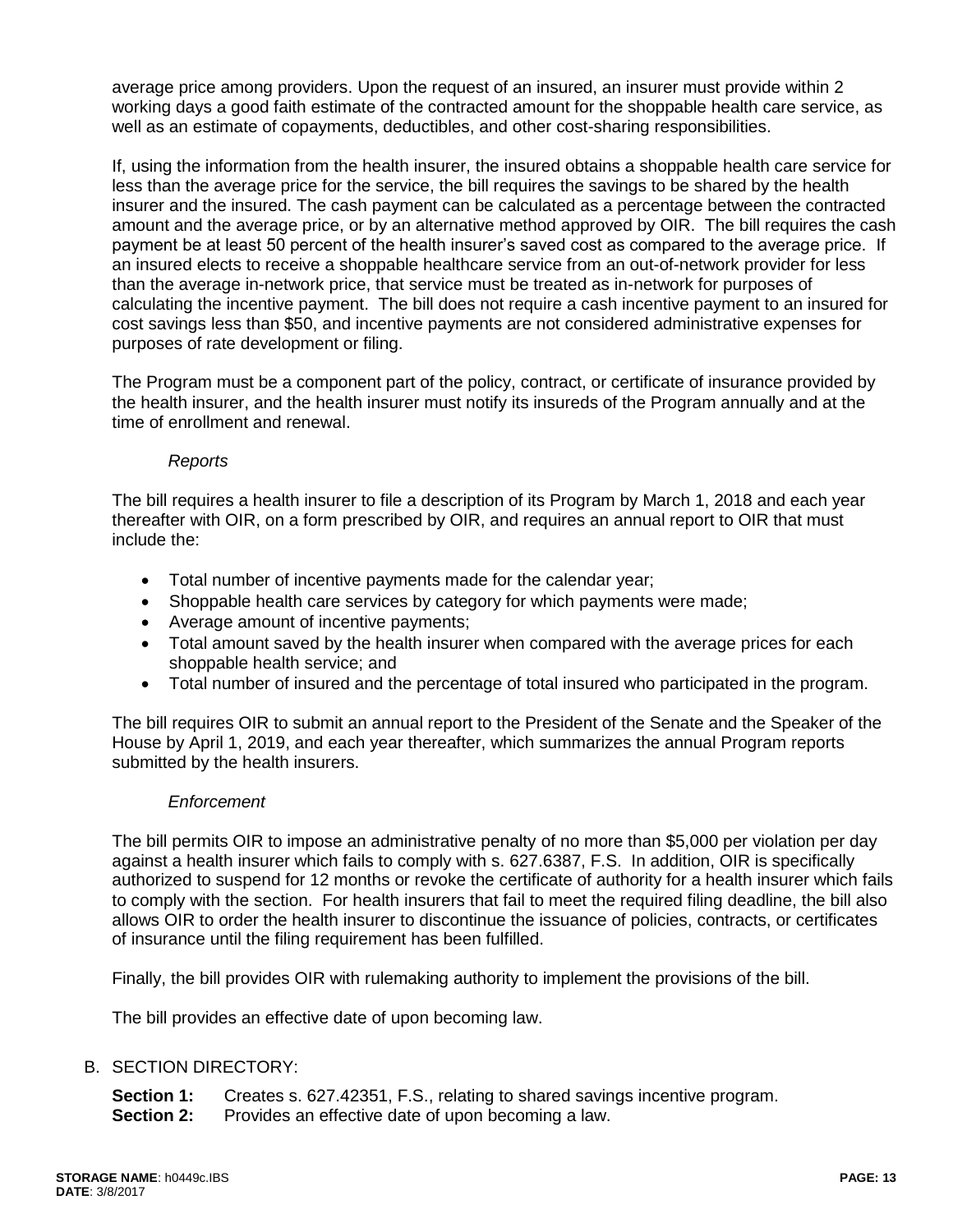### **II. FISCAL ANALYSIS & ECONOMIC IMPACT STATEMENT**

#### A. FISCAL IMPACT ON STATE GOVERNMENT:

1. Revenues:

None.

2. Expenditures:

OIR may realize an increase in workload as a result of ensuring compliance with the Program by health insurers and imposing the specific penalties for those health insurers that are not in compliance. There may be additional increased workload associated with compiling the Program reports from each health insurer and compiling the summary report for the President of the Senate and the Speaker of the House of Representatives each year.

- B. FISCAL IMPACT ON LOCAL GOVERNMENTS:
	- 1. Revenues:

None.

2. Expenditures:

None.

C. DIRECT ECONOMIC IMPACT ON PRIVATE SECTOR:

Health insurers may incur administrative costs as a result of their responsibilities under this bill; however, these costs may be offset or more than offset by the savings realized from the Program.

Insureds who participate in the Program will benefit from any compensable savings they earn.

D. FISCAL COMMENTS:

None.

### **III. COMMENTS**

#### A. CONSTITUTIONAL ISSUES:

1. Applicability of Municipality/County Mandates Provision:

Not applicable. This bill does not appear to affect county or municipal governments.

2. Other:

None.

B. RULE-MAKING AUTHORITY:

OIR is granted sufficient rule-making authority to implement the provisions of the bill.

C. DRAFTING ISSUES OR OTHER COMMENTS:

None.